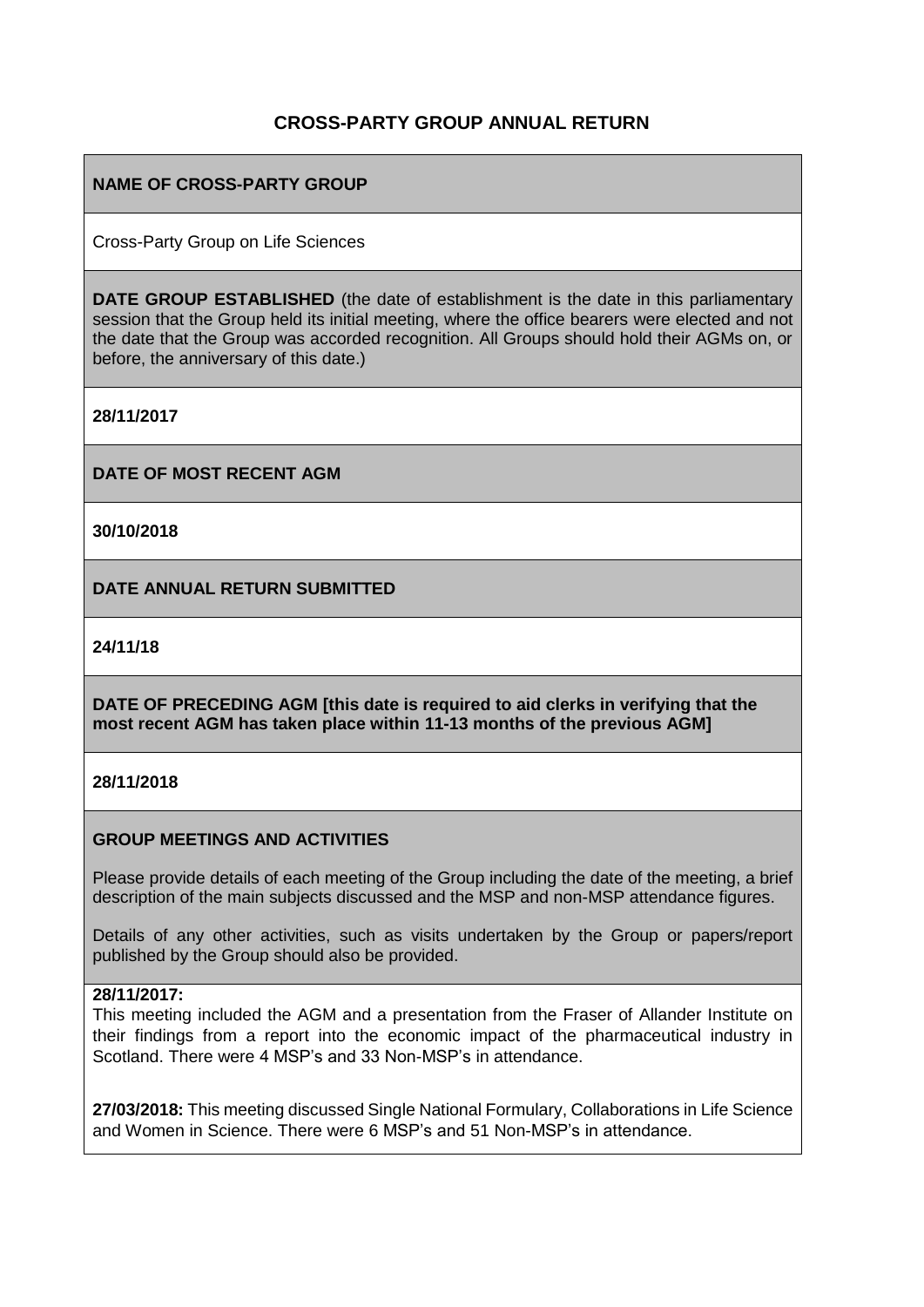**26/06/2018:** This meeting discussed The Industry Leadership Group, Cuantec, and Data Potential in Scotland. There were 5 MSP's and 29 Non-MSP's in attendance.

**30/10/2018:** This meeting included the AGM and discussed Data and Diagnostics in Scotland. There were 7 MSP's and 44 Non-MSP's in attendance.

## **MSP MEMBERS OF THE GROUP**

Please provide names and party designation of all MSP members of the Group.

- 1. Kenneth Gibson Scottish National Party
- 2. Miles Briggs Scottish Conservative and Unionist Party
- 3. Graham Simpson Scottish Conservative and Unionist Party
- 4. Willie Rennie Scottish Liberal Democrats
- 5. Clare Adamson Scottish National Party
- 6. Kezia Dugdale Scottish Labour Party
- 7. Tom Mason Scottish Conservative and Unionist Party
- 8. Lewis Macdonald Scottish Labour Party
- 9. Donald Cameron Scottish Conservative and Unionist Party

## **NON-MSP MEMBERS OF THE GROUP**

For organisational members please provide only the name of the organisation, it is not necessary to provide the name(s) of individuals who may represent the organisation at meetings of the Group.

| <b>Individuals</b> |                                                      |
|--------------------|------------------------------------------------------|
| Organisations      | <b>European Lead Factory</b>                         |
|                    | Association of the British Pharmaceutical Industry   |
|                    | Celgene                                              |
|                    | Tepnel                                               |
|                    | <b>NovaBiotics</b>                                   |
|                    | <b>GSK</b>                                           |
|                    | Roche                                                |
|                    | <b>Stratified Medicines Scotland</b>                 |
|                    | <b>Skills Development Scotland</b>                   |
|                    | <b>British Lung Foundation</b>                       |
|                    | Ettrickburn                                          |
|                    | <b>Roslin Innovation Centre and Roslin BioCentre</b> |
|                    | <b>MSD</b>                                           |
|                    | <b>Cancer Research UK</b>                            |
|                    | Amgen                                                |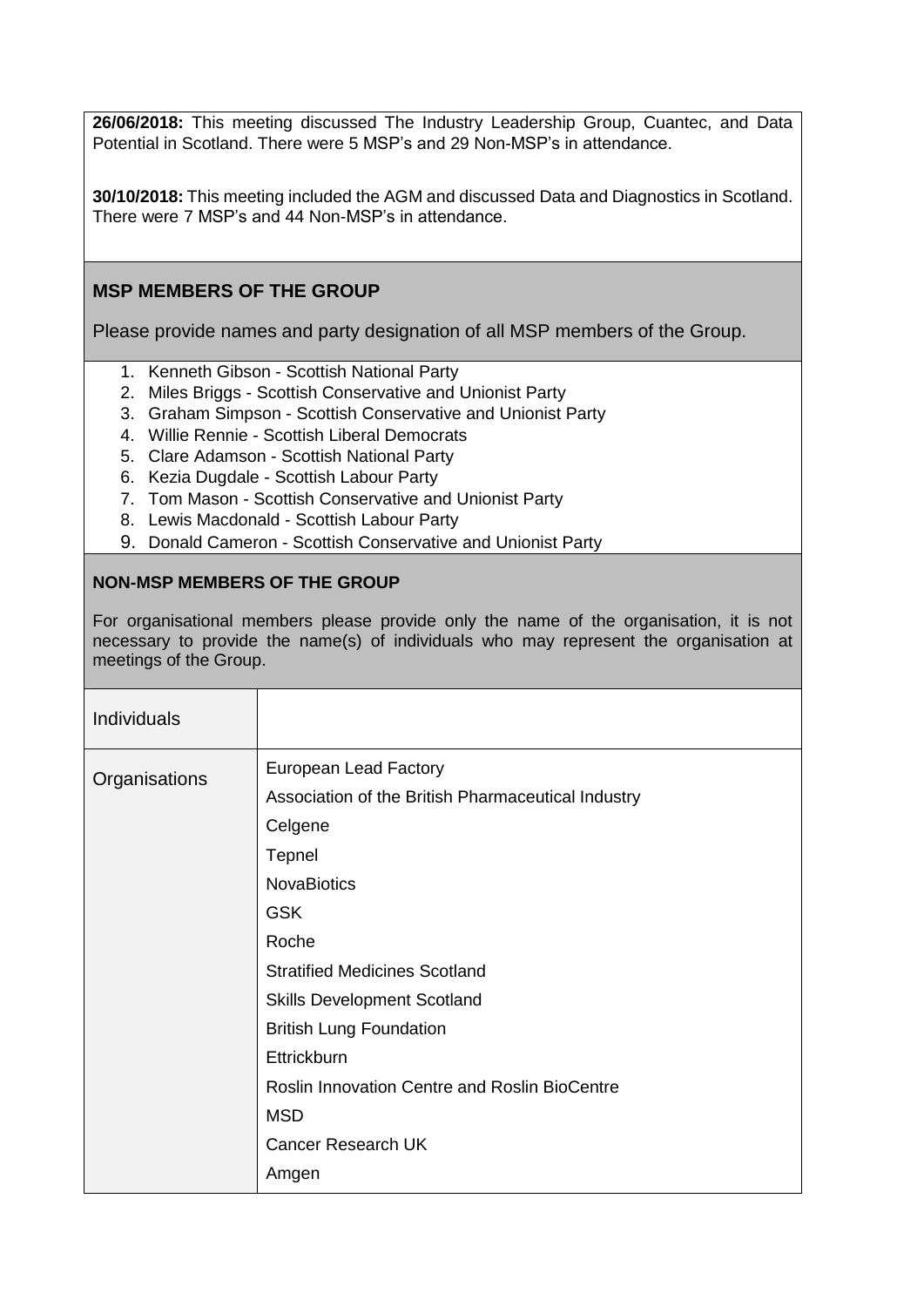| AstraZeneca                                   |  |
|-----------------------------------------------|--|
| <b>VQC Analytics Ltd</b>                      |  |
| <b>Moredun Foundation</b>                     |  |
| <b>UCB Pharma</b>                             |  |
| <b>NRS</b>                                    |  |
| University of Edinburgh                       |  |
| University of Strathclyde                     |  |
| <b>SULSA</b>                                  |  |
| <b>NHS National Services Scotland</b>         |  |
| Association of British HealthTech Industries  |  |
| College of Medicine and Veterinary Medicine   |  |
| <b>Scottish Lifesciences Association</b>      |  |
| <b>Bristol-Myers Squibb</b>                   |  |
| <b>Novartis</b>                               |  |
| <b>Royal Pharmaceutical Society</b>           |  |
| Scottish Council for Development and Industry |  |
| <b>Healthcare Public Affairs Ltd</b>          |  |
| Medtronic                                     |  |
| Pfizer                                        |  |
| <b>Merck</b>                                  |  |
| <b>BioAscent</b>                              |  |
| Teva UK                                       |  |
| University of Dundee                          |  |
| <b>GROUP OFFICE BEARERS</b>                   |  |

Please provide names for all office bearers. The minimum requirement is that two of the office bearers are MSPs and one of these is Convener – beyond this it is a matter for the Group to decide upon the office bearers it wishes to have. It is permissible to have more than one individual elected to each office, for example, co-conveners or multiple deputy conveners.

| Convener               | Kenneth Gibson MSP        |
|------------------------|---------------------------|
| <b>Deputy Convener</b> | <b>Graham Simpson MSP</b> |
| Secretary              | Alison Culpan, ABPI       |
| <b>Treasurer</b>       |                           |